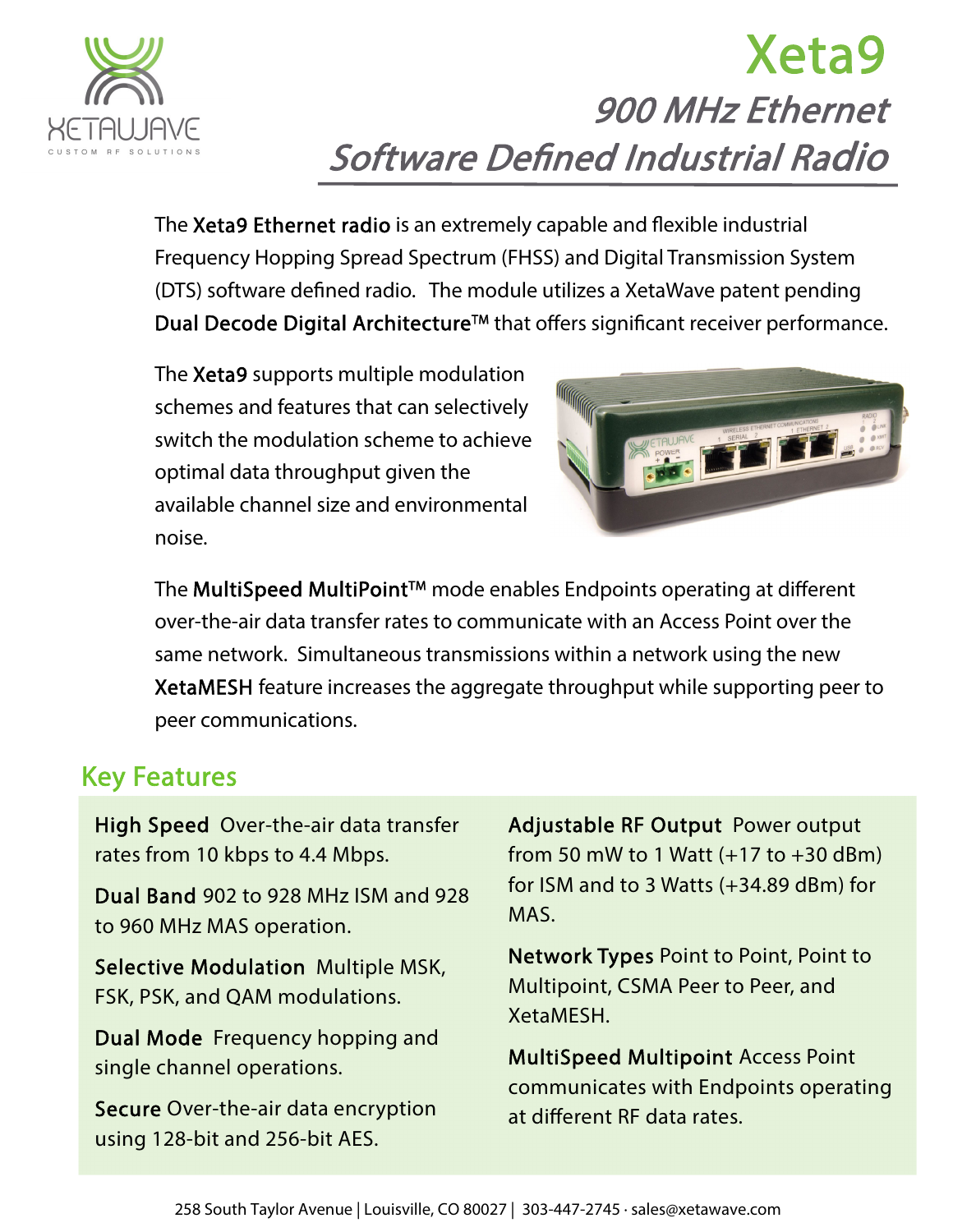## Xeta9 Specifications

| 928 to 960 MHz                                | Frequency Range            | 902 to 928 MHz                            |
|-----------------------------------------------|----------------------------|-------------------------------------------|
|                                               |                            |                                           |
| 50 mW to 3 Watts                              | <b>RF Output Power</b>     | 50 mW to 1 Watt                           |
| MSK, 4FSK, QPSK, 8PSK,<br>16QAM, 32QAM, 64QAM | Modulation                 | MSK, 2FSK, BPSK, QP<br>16PSK, 16QAM, 32Q/ |
| 10 kbps to 210 kbps                           | <b>RF Data Rate</b>        | 57 kbps to 4.4 Mbps                       |
| 12.5, 25, & 50 kHz                            | Occupied Bandwidth         | 76 kHz to 1.2 MHz                         |
| $1.0$ ppm                                     | <b>Frequency Stability</b> | $1.0$ ppm                                 |
|                                               |                            |                                           |

#### **MAS Receiver ISM Receiver**

#### **MAS Transmitter ISM Transmitter**

| Frequency Range            | 902 to 928 MHz                                      |
|----------------------------|-----------------------------------------------------|
| <b>RF Output Power</b>     | 50 mW to 1 Watt                                     |
| Modulation                 | MSK, 2FSK, BPSK, QPSK, 8PSK,<br>16PSK, 16QAM, 32QAM |
| RF Data Rate               | 57 kbps to 4.4 Mbps                                 |
| Occupied Bandwidth         | 76 kHz to 1.2 MHz                                   |
| <b>Frequency Stability</b> | $1.0$ ppm                                           |
|                            |                                                     |

| Channel Size Sensitivity |            | Data Rate | Modulation                             | <b>Channel Size</b>   | Sensitivity | Data Rate | Modulation  |
|--------------------------|------------|-----------|----------------------------------------|-----------------------|-------------|-----------|-------------|
| 12.5 kHz                 | $-115$ dBm | 10 kbps   | <b>MSK</b>                             | 76 kHz                | $-110$ dBm  | 57 kbps   | <b>MSK</b>  |
|                          | $-102$ dBm | 19 kbps   | 4FSK                                   | 154 kHz               | $-107$ dBm  | 114 kbps  | <b>MSK</b>  |
|                          | $-103$ dBm | 23 kbps   | <b>QPSK</b>                            | 207 kHz               | $-106$ dBm  | 153 kbps  | <b>MSK</b>  |
|                          | $-97$ dBm  | 34 kbps   | 8PSK                                   | 310 kHz               | $-103$ dBm  | 229 kbps  | <b>MSK</b>  |
|                          | $-93$ dBm  | 45 kbps   | 16QAM                                  | 600 kHz               | $-99$ dBm   | 530 kbps  | <b>BPSK</b> |
|                          | $-89$ dBm  | 57 kbps   | 32QAM                                  |                       | $-91$ dBm   | 1.59 Mbps | 8PSK        |
|                          | $-83$ dBm  | 70 kbps   | 64QAM                                  |                       | $-87$ dBm   | 2.12 Mbps | 16QAM       |
| 25 kHz                   | $-112$ dBm | 19 kbps   | <b>MSK</b>                             |                       | $-81$ dBm   | 2.65 Mbps | 32QAM       |
|                          | $-106$ dBm | 36 kbps   | <b>QPSK</b>                            | 900 kHz               | -98 dBm     | 663 kbps  | 2FSK        |
|                          | $-100$ dBm | 52 kbps   | 8PSK                                   | 1.2 MHz               | $-98$ dBm   | 884 kbps  | <b>BPSK</b> |
|                          | $-93$ dBm  | 87 kbps   | 32QAM                                  |                       | -95 dBm     | 1.76 Mbps | QPSK        |
|                          | $-86$ dBm  | 105 kbps  | 64QAM                                  |                       | $-90$ dBm   | 2.65 Mbps | 8PSK        |
| 50 kHz                   | $-109$ dBm | 39 kbps   | <b>MSK</b>                             |                       | $-83$ dBm   | 3.53 Mbps | 16PSK       |
|                          | $-102$ dBm | 71 kbps   | <b>QPSK</b>                            |                       | -86 dBm     | 3.53 Mbps | 16QAM       |
|                          | $-97$ dBm  | 101 kbps  | 8PSK                                   |                       | $-81$ dBm   | 4.41 Mbps | 32QAM       |
|                          | $-90$ dBm  | 175 kbps  | 32QAM                                  | <b>RF Selectivity</b> | 50 dB       |           |             |
|                          | $-84$ dBm  | 210 kbps  | 64QAM                                  |                       |             |           |             |
| <b>RF Selectivity</b>    |            |           | 33 dB (12.5 kHz) / 30 dB (25 & 50 kHz) |                       |             |           |             |